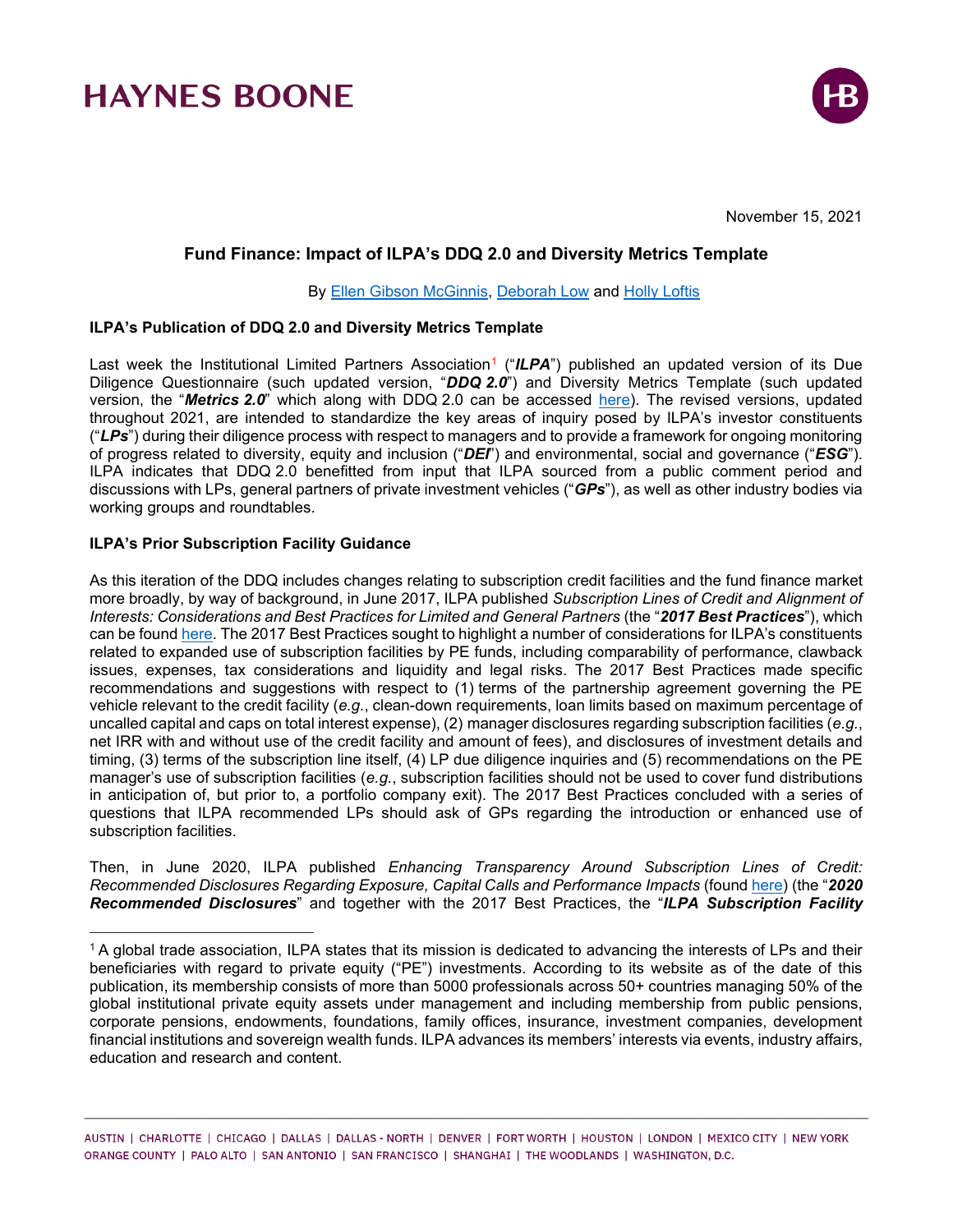*Guidance*"), noting that while transparency around use of subscription facilities had generally improved since ILPA published the 2017 Best Practices, inconsistencies remained in the quality and consistency of disclosures to LPs. Thus, the 2020 Recommended Disclosures focused on specific recommended quarterly and annual disclosures, characterized as "incremental reporting", to make explicit metrics that are "implicit in quarterly and annual reporting today," with the aim of providing LPs visibility to better monitor the impact of subscription lines on exposure and performance, as well as key terms and associated costs. Notably, ILPA acknowledged the utility of subscription lines, which provide benefits to both GPs and LPs. Some of the recommended disclosures were:

- Quarterly reporting of facility size, balance, amount (and percentage) of unfunded commitments financed through the facility, days outstanding of each borrowing, net IRR with and without facility, and schedule of cash flows;
- Annually, the same information, plus maturity, renewal options, interest rates and fee amounts, and use of proceeds;
- Increased transparency on capital call timing; and
- Analytics to better understand the fund's liability under existing subscription facilities.

#### **ILPA's Due Diligence Questionnaire**

While the ILPA Subscription Facility Guidance applies on a fund-specific basis once an LP is already invested in a fund, the DDQ 2.0 and Metrics 2.0 would be requested by an LP to a GP before an LP has actually committed capital to a fund. ILPA first introduced its DDQ in 2013 with subsequent updates made in 2016 (focused on reporting in concert with the ILPA Reporting Template and reflecting the [Principles for Responsible Investment'](https://www.unpri.org/private-equity/responsible-investment-ddq-for-private-equity-limited-partners/8730.article)s LP Responsible Investment DDQ as the ESG section). Then, in 2018, ILPA updated the DDQ with the introduction of a section dedicated to questions and requested documents on DEI. The ILPA Diversity Metrics Template was first published by ILPA in 2018.

The release of the updates made to DDQ 2.0 are intended to incorporate the diligence items discussed in the ILPA Subscription Facility Guidance and reflect additional changes to practices, norms and conventions in the PE industry. In publishing DDQ 2.0, in addition to the input from working groups and roundtables, ILPA leveraged insight gained from many other efforts, including the ILPA Subscription Facility Guidance.

### **Summary of Changes Included in DDQ 2.0 and Diversity Metrics Template**

Below is a summary of some of the revisions contained in DDQ 2.0 that are of interest to the fund finance industry:

#### *Credit Facilities*

A new section, *Section 7.0 (Credit Facilities)* (the "*Credit Facility Section*") has been added, as well as new focus questions in *Section 14.0 (Track Record)* related to returns with and without the use of a credit facility and a new *Appendix H*: *Credit Facilities*.

The Credit Facility Section requests the GP answer a host of questions relating to credit facilities, including historic use of facilities (including non-subscription lines and with regard to the sponsor's predecessor funds), benefits to the funds, and impacts on LPs (such as documentation required from LPs or limitations on transfers and similar restrictions on LPs). All of the information that the ILPA Credit Facility Guidance recommends should be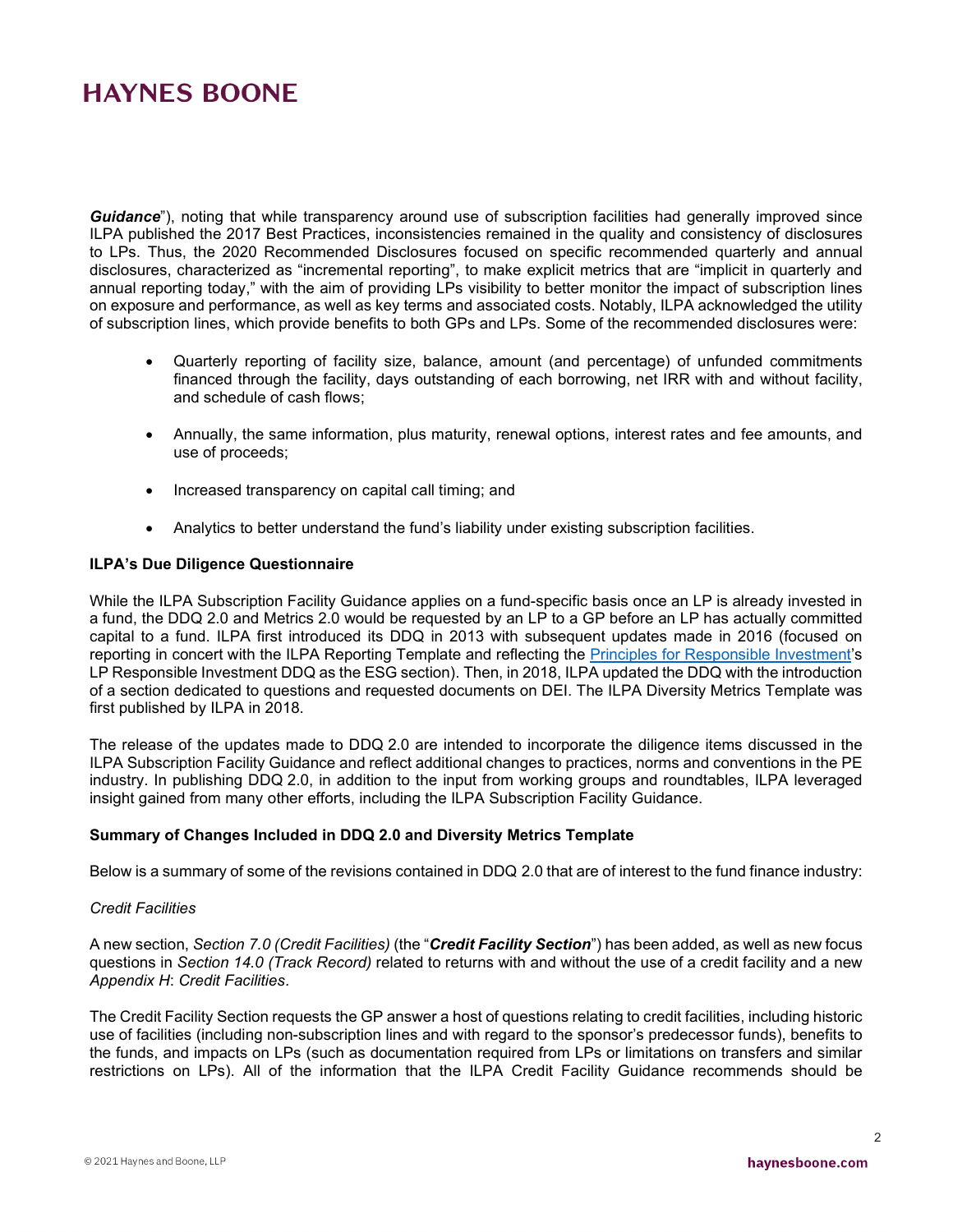periodically reported is also included in the questionnaire (facility size, lead lender, *etc.*), as well as questions about net IRR calculations, LPs' opt-out rights with respect to the facilities and alignment of reporting to ILPA recommendations.

#### *Other Financings*

In addition to the questions relating to non-subscription financings in the Credit Facility Section, *Section 10.0* (*Alignment of Interests)* was revised to include a question about whether and how GP and principal commitments are financed.

Further, in addition to the existing questions related to prior bankruptcies, defaults, modified audit opinions and excluded and underperforming investments, *Section 14.0 (Track Record)* was updated to include a comparison of LP returns, both with and without the use of a credit facility.

#### *Appendix H (Templates: Credit Facilities)*

The Due Diligence Questionnaire template also includes Appendixes, which provide lists of requested documents and information that can be reported to supplement the answers to the questionnaire. DDQ 2.0 adds a new *Appendix H* (*Templates: Credit Facilities*) which requests summary tables with details for every credit facility used by the fund and the fund's predecessor funds over the last five years. The information to be included in the summary tables broadly follows the questions included in the questionnaire, with the inclusion of facility specific information such as type of facility, lead bank, size, tenor, borrowing base composition and information on specific fee rates including upfront fees and unused fees.

### *ESG and DEI*

*Section 19.0* of the DDQ 2.0 relates to questions around the fund's ESG policies, progress, and key ESG risks and liabilities, and Section 20.0 of DDQ 2.0 addresses diversity, equity and inclusion. The scope and detail of the questions in Sections 19.0 and 20.0 aim to determine whether the firm is making a real investment in DEI and ESG, and whether it has set substantive goals and thoughtfully considered fundamental issues that are often impediments to better representation of diversity in an organization or attainment of ESG progress. The questions ask not only whether a fund has ESG or DEI policies, but also if and how its progress is tracked, how DEI and ESG concerns are incorporated into decision-making, if and how the fund is holding itself accountable, and whether it has examined processes to de-bias them in order to achieve better outcomes. For funds that have not yet incorporated such policies, DDQ 2.0 includes provoking questions and guidance that may be useful to organizations as they continue to develop DEI and ESG policies and practices.

#### *ESG*

In updating the ESG Section for DDQ 2.0, ILPA sought to synchronize ESG reporting with an updated version of the Principles for Responsible Investment ("*PRI*") *[Limited Partners Private Equity Responsible Investment DDQ](https://www.unpri.org/private-equity/responsible-investment-ddq-for-private-equity-limited-partners/8730.article)*. Additionally, new *Section 7.0 (Credit Facilities)* and *Appendix H (Templates: Credit Facilities)* include questions as to whether the fund's predecessor funds have used different forms of credit facilities, such as an ESG-linked facility, and benefits derived therefrom, including the key performance indicators required and the corresponding impact on the facility (such as a lower interest rate).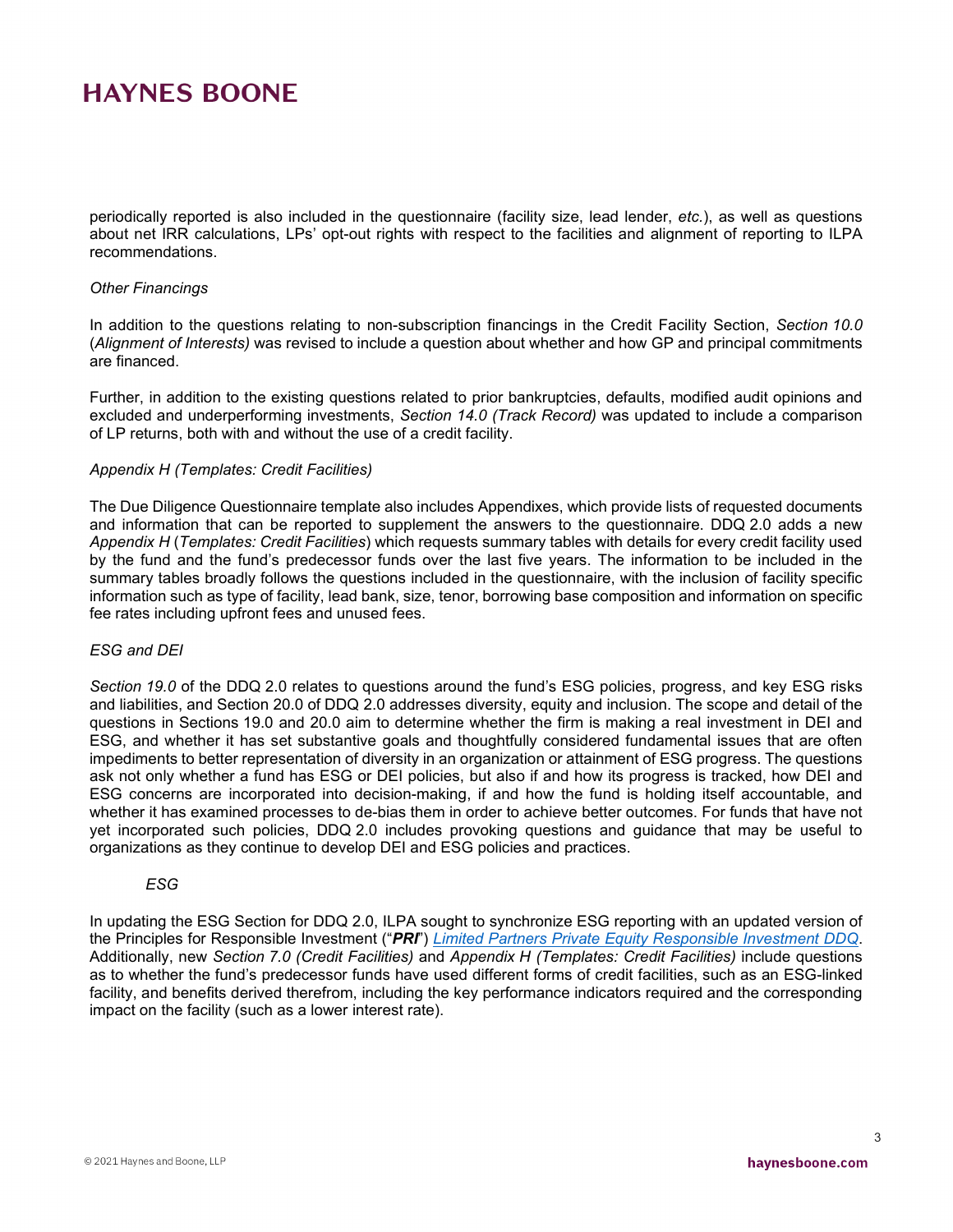### *DEI*

Expanding from eight to 21 subsections, revised Section 20.0 of DDQ 2.0 asks for far more granular information and has broader coverage than the prior DDQ. ILPA notes that both for the DEI components of the DDQ 2.0 and with regard to the Metrics 2.0, ILPA included updates based on information increasingly requested by LPs of GPs, as informed by signatories to the [Diversity in Action](https://ilpa.org/ilpa_diversityinaction/) initiative and aligned with ILPA's recently released ESG Assessment Framework found [here.](https://ilpa.org/ilpa-esg-assessment-framework/) ILPA additionally noted that it worked closely with [FCLTGlobal](https://www.fcltglobal.org/) to align Metrics 2.0 with FCLTGlobal's template used to track diversity for boards of private companies.

Section 20.0 begins by asking whether the fund is a signatory to ILPA's *[Diversity in Action](https://ilpa.org/ilpa_diversityinaction/)* initiative, and covers:

- Tracking metrics on ownership, control, investment committee, and professional staff both qualitative and quantitative and at sponsor and portfolio company levels;
- Creation and implementation of policies on DEI (including recruitment and retention), codes of conduct (including addressing harassment, discrimination and workplace violence), equitable pay, family leave and specific recruiting policy for underrepresented groups;
	- $\circ$  Specific questions about any family leave policy, including whether it covers "Family Violence Leave";
- Programs at sponsor and portfolio company levels relating to employee engagement, performance review, and advancement of employees in underrepresented groups;
- Questions about specific processes for diversity in recruiting (targets, goals and practices that demonstrably result in improved diversity);
- Addressing bias in hiring;
- Training related to unconscious bias, inclusive leadership, systemic racism, and harassment;
- Governance structure and accountability with respect to DEI;
- Formal commitments to diversity; and
- Contributions to improving DEI beyond the fund, within the PE industry.

Metrics 2.0 (the template report) includes more globally relevant designations for race and ethnicity, more inclusive information on gender/diversity by adding a nonbinary designation and additional diversity designations, simplified structure for role designations across ownership and professionals as well as insight into staff movement and select portfolio company-level data. It tracks, in detail, diversity at all levels, promotions, and includes detailed definitions and guidance about the information requested.

### **Implications for Subscription Facilities and Fund Finance Market**

The use of ILPA's DDQ 2.0 is not mandatory for any LP, GP or fund and is offered primarily as a tool to promote efficiency and standardization in the diligence process. While some LPs may request that GPs complete the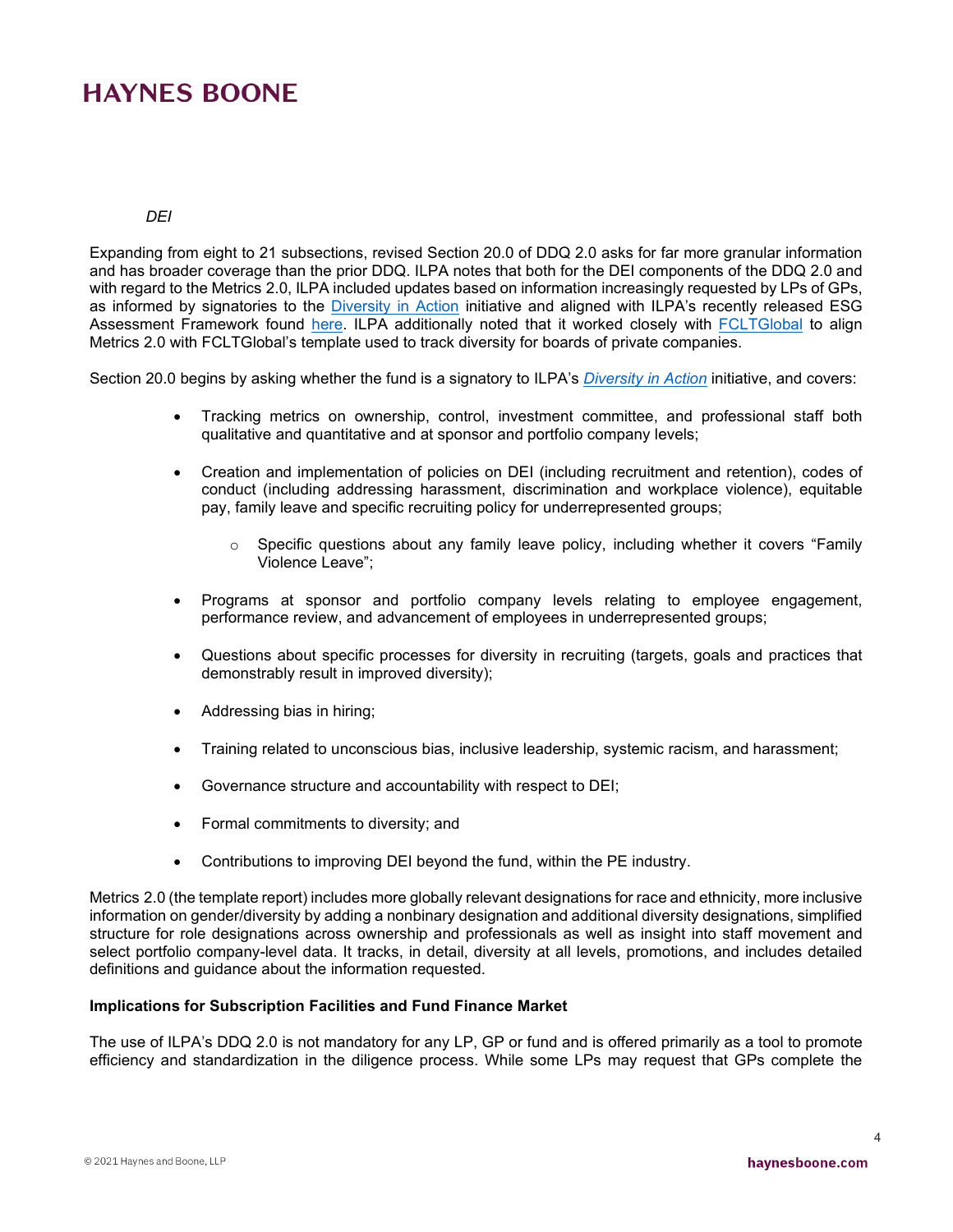DDQ 2.0 in the exact form provided by ILPA, it is also common for LPs to have their own form due diligence questionnaire. However, the updates made in DDQ 2.0 are intended to reflect the changing priorities and considerations evidenced by LPs in the private equity market. It is therefore likely that individual LPs will seek additional information of the kind included in DDQ 2.0, including further and more specific data on ESG and DEI policies.

Requested disclosure around DEI and ESG will serve to bring these trends top of mind for funds who have not previously had formal ESG or DEI policies. As more and more funds incorporate formal policies it will continue to put pressure on funds that have not taken similar actions and may over time result in significant advancement of these initiatives in the fund finance industry.

Additionally, funds that develop formal ESG or DEI policies will be better positioned to incorporate ESG or DEI elements into a fund finance facility in the form of a sustainability-linked loan. While lenders are often keen to offer sustainability-linked loans, presently many funds do not have sophisticated enough DEI or ESG policies to identify a key performance indicator or meet a suitably ambitious sustainability performance target necessary to support a sustainability-linked loan. As funds integrate DEI and ESG more fully, the availability and prevalence of these facilities is likely to continue to increase.

ILPA's Subscription Facility Guidance has historically raised questions as to the impact and benefits of subscription credit facilities to LPs. While many LPs recognize the potential benefits of subscription credit facilities (such as increased IRR, reduced capital calls and liquidity management), LPs may also be hesitant to provide additional documentation or information to subscription facility lenders. It is not yet known whether DDQ 2.0 will inspire additional scrutiny or require expanded diligence on subscription credit facilities. However, to the extent LPs are increasingly focused on subscription credit facilities, this could have several implications in the market including expanded side letter provisions relating to credit facilities, or potential changes in the way funds structure subscription credit facilities.

Finally, we should note that ILPA itself stated that DDQ 2.0 and the new Diversity Metrics are most suited to established private equity managers, and that ILPA intends to produce modules for the DDQ in coordination with other industry bodies in an effort to tailor the DDQ to different asset classes (*e.g.*, real estate, private credit, infrastructure, emerging markets). [Haynes and Boone](https://www.haynesboone.com/people/low-deborah) will be on the lookout for such modules, as well as other expected future updates published by ILPA.

For more information about the content of this article, please contact any of the authors or any of our other [Fund](https://www.haynesboone.com/experience/practices-and-industries/finance/fund-finance)  [Finance Partners:](https://www.haynesboone.com/experience/practices-and-industries/finance/fund-finance)

[Ellen Gibson McGinnis](https://www.haynesboone.com/people/mcginnis-ellen) is a Partner in the [Finance](https://www.haynesboone.com/experience/practices-and-industries/finance/finance) section and Co-Head of the [Fund Finance](https://www.haynesboone.com/experience/practices-and-industries/finance/fund-finance) practice at Haynes and Boone, with over 30 years' experience in the [Fund Finance](https://www.haynesboone.com/experience/practices-and-industries/finance/fund-finance) industry. She was a member of the Firm's Racial Equality Advancement in Law (REAL) Task Force, which proposed eleven recommendations for the Firm to implement, related to recruiting, retention, promotion, mentoring, work allocation and more. Ellen is currently a member of the Firm's REAL Oversight Committee, along with the Firm's Managing Partner and other members of the Firm's Executive Committee (on which Ellen also serves), tasked with holding the Firm accountable to progress on the recommendations and its other DEIB efforts.

[Deborah Low](https://www.haynesboone.com/people/low-deborah) is a Partner in the [Finance](https://www.haynesboone.com/experience/practices-and-industries/finance/finance) practice and Co-Chair of the [ESG practice group](https://www.haynesboone.com/experience/trending-issues/environmental-social-and-governance) at Haynes and Boone.

[Holly Loftis](https://www.haynesboone.com/people/loftis-holly) is a Partner in the [Finance](https://www.haynesboone.com/experience/practices-and-industries/finance/finance) practice specializing in various [fund finance](https://www.haynesboone.com/experience/practices-and-industries/finance/fund-finance) products.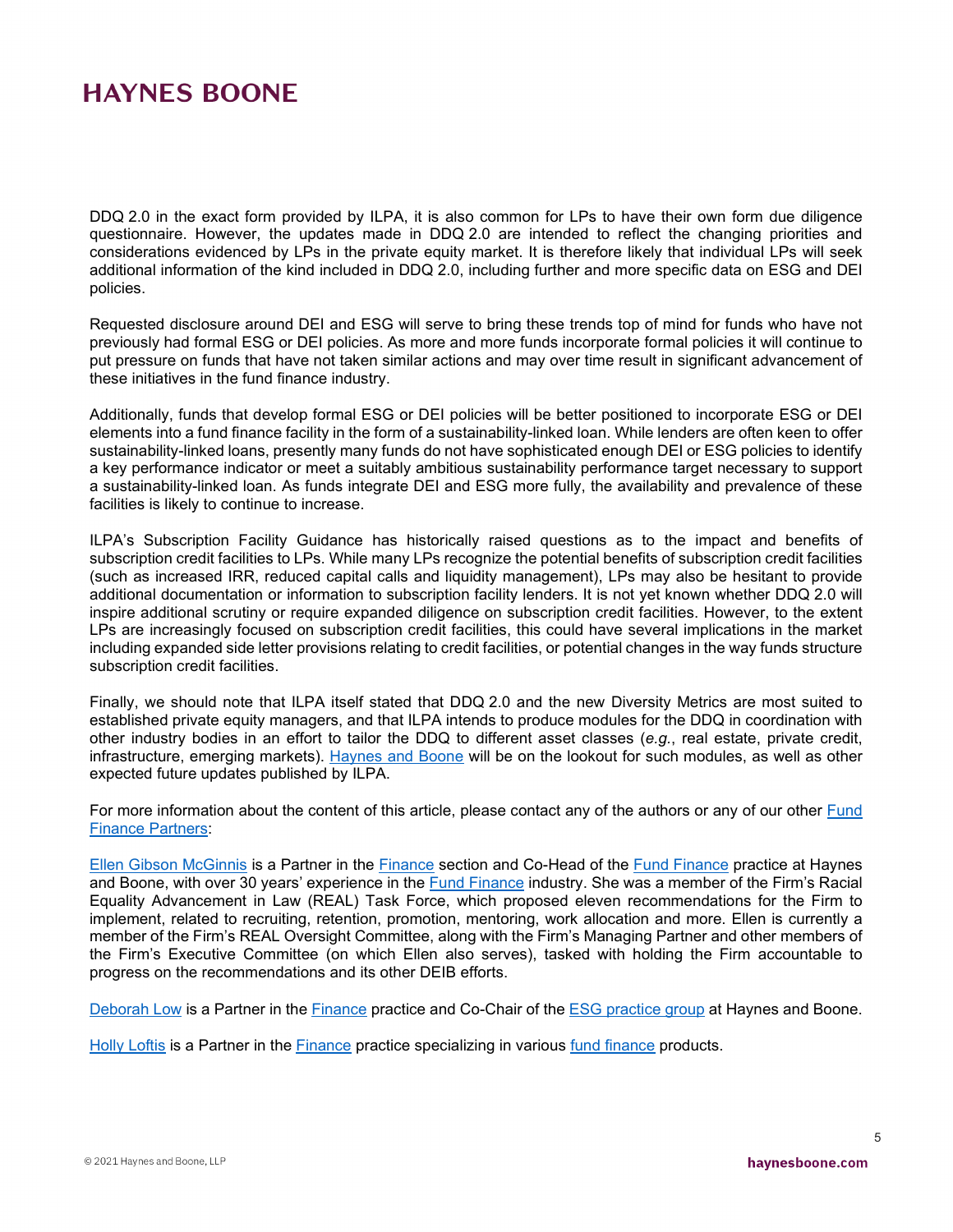For more information about Haynes and Boone's Fund Finance Practice Group, please contact any of the following partners:

[LeAnn Chen](https://www.haynesboone.com/people/chen-leann) Partner | Dallas +1 214.651.5034 [Leann.Chen@haynesboone.com](mailto:Leann.Chen@haynesboone.com)

[Todd Cubbage](https://www.haynesboone.com/people/cubbage-todd) Partner | Charlotte +1 980.771.8250 [Todd.Cubbage@haynesboone.com](mailto:Todd.Cubbage@haynesboone.com)

[Alex Grishman](https://www.haynesboone.com/people/grishman-alexander) Partner | New York +1 212.918.8965 [Alexander.Grishman@haynesboone.com](mailto:Alexander.Grishman@haynesboone.com)

[Holly Loftis](https://www.haynesboone.com/people/loftis-holly) Partner | Charlotte +1 980.771.8228 [Holly.Loftis@haynesboone.com](mailto:Holly.Loftis@haynesboone.com)

[Deborah Low](https://www.haynesboone.com/people/low-deborah) Partner | New York +1 212.918.8987 [Deborah.Low@haynesboone.com](mailto:Deborah.Low@haynesboone.com)

[Javier Martinez](https://www.haynesboone.com/people/martinez-javier) Partner | Dallas +1 214.651.5238 [Javier.Martinez@haynesboone.com](mailto:Javier.Martinez@haynesboone.com)

[Ellen Gibson McGinnis](https://www.haynesboone.com/people/mcginnis-ellen) Partner | Co-Head | Washington, D.C. / New York / London +1 202.654.4512 [Ellen.McGinnis@haynesboone.com](mailto:Ellen.McGinnis@haynesboone.com)

[Tim Powers](https://www.haynesboone.com/people/powers-timothy) Partner | Dallas +1 214.651.5610 [Timothy.Powers@haynesboone.com](mailto:Timothy.Powers@haynesboone.com)

[Emma Russell](https://www.haynesboone.com/people/russell-emma) Partner | London